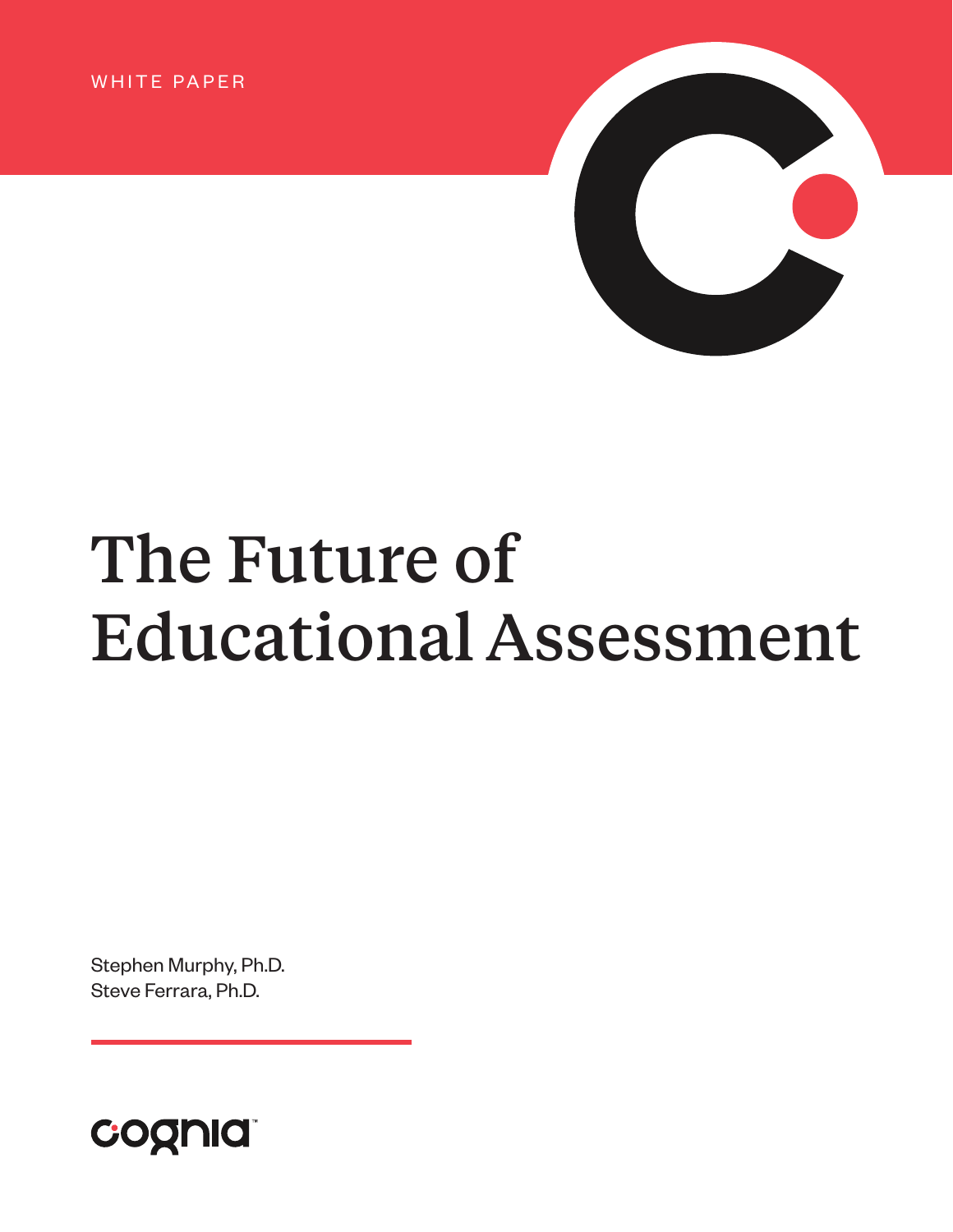

© 2022 Cognia, Inc. | 20220614 Future of assessment WP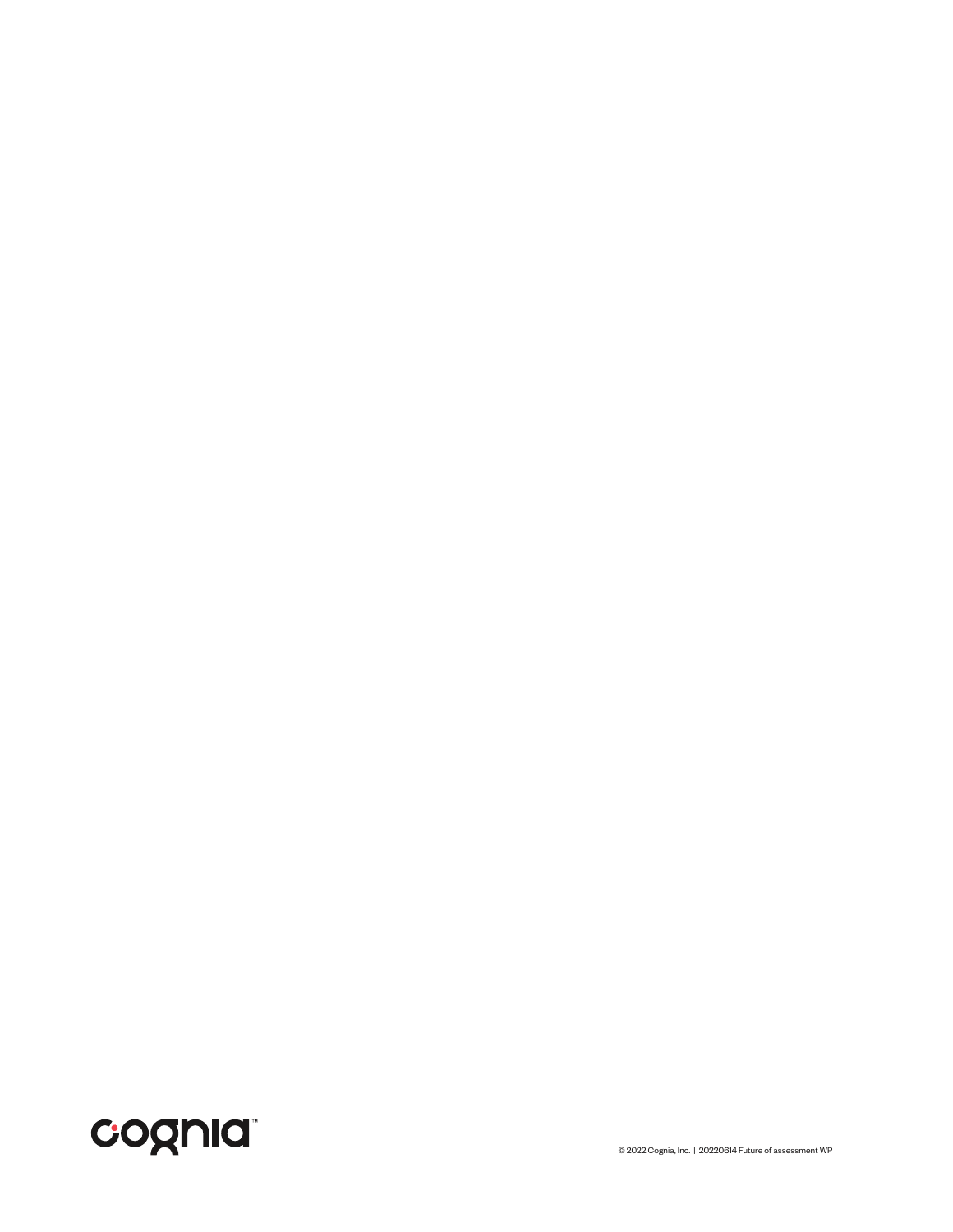# The Future of Educational Assessment

By Stephen Murphy, Ph.D. and Steve Ferrara, Ph.D.

Any look at the future of assessment has to recognize that our current assessment programs, however sophisticated, have limitations—the same limitations as our current assembly-line approach to schooling established 100 years ago to help the nation enter the industrial era.

With some exceptions, school districts across the United States still organize students in age-similar classrooms where all students study the same curriculum at the same pace from a teacher who doles out learning content. Yet learning science research indicates that all students learn differently and at different speeds, and that most students learn best in systems that are geared toward deeper learning and by studying what matters most to them led by a teacher who, rather than dispense knowledge, facilitates and guides selfdirected learning at each students' own pace.

We need to shift our approach to provide the kind of learning required for the knowledge era, preparing students for a future of continuous learning by equipping them with the tools to master complex thinking, aligned to their identity as students, and to facilitate creativity. The student-centered learning of the future will be more authentic and based in the real

world; and it will be interconnected with an environment and ecosystem of tools and resources that maximize students' context for learning.

This approach will harness the missing forces in learning today—student interest and motivation. Students will be able to view learning and instruction as relevant to them personally, engaging them in a personal and local, culturally relevant context and authentically connecting with their lives. This student-centered model will strengthen students' identity as learners and facilitate creative approaches to understand the learner in a strong learning community.

This future paradigm of student learning still includes curriculum (learning targets for academic achievement and progress), instruction (tools and methods for transmission of knowledge) and assessment (collecting evidence of learning attainment). But these key components of learning are approached from a completely different orientation that focuses on the student experience. The differentiator being that it attempts to explicitly connect students with learning and puts students—not the curriculum to be mastered nor the teacher as dispenser of knowledge—at the center.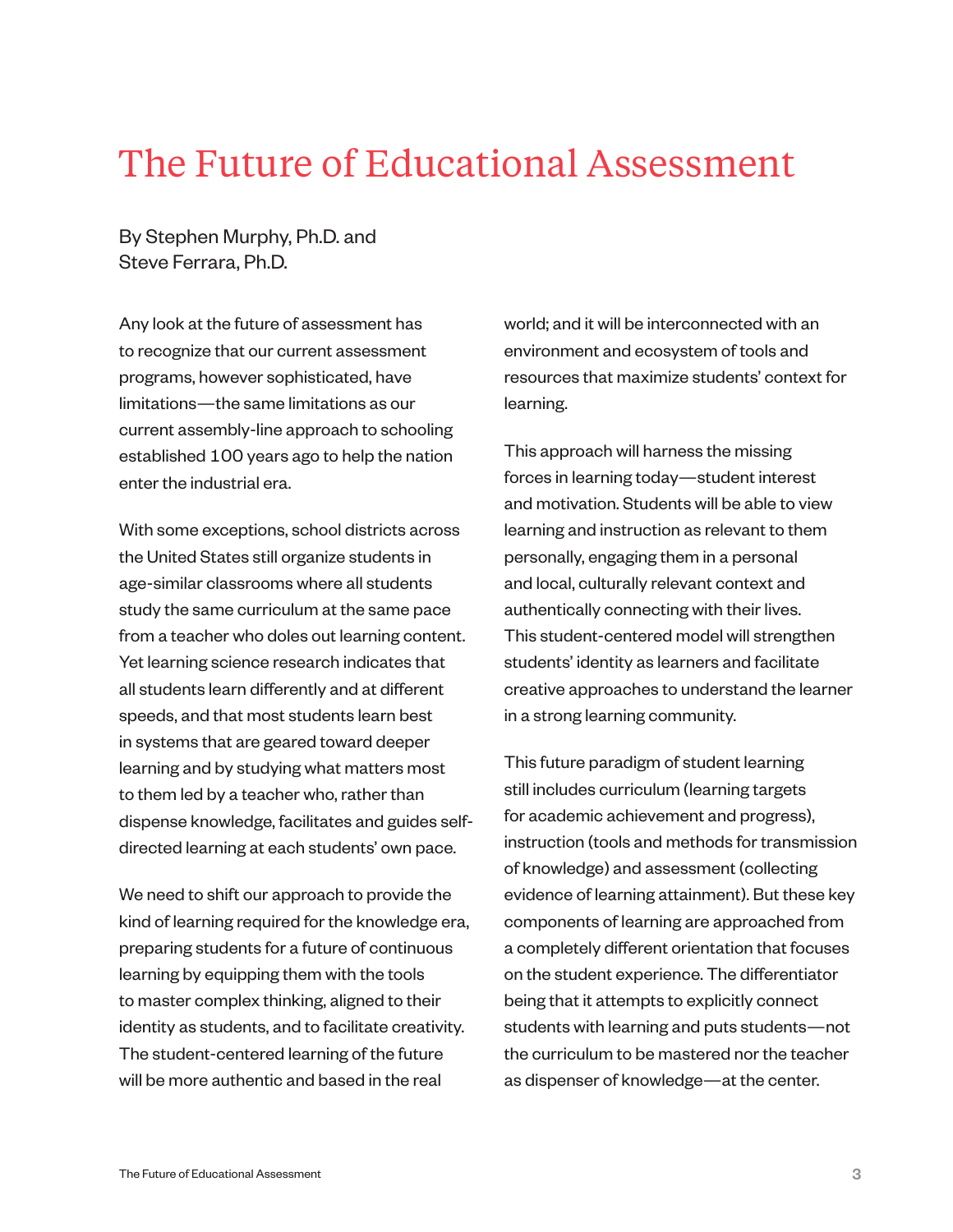## Future Paradigm of Student Learning

The future paradigm of student learning (see exhibit 1. ) is designed to represent elements closest to students and their individual learning. It is important to recognize that the student exists in a broader ecosystem (i.e., family, community, classroom, school, district, state) where the learning and social environments, school funding, access to technology, school improvement cycles, etc., all function and impact student learning, but do so indirectly. These "outer" layers in the broader ecosystem of education are acknowledged as important but outside the core intent of our argument. Setting this aside, when we change the paradigm of learning to focus on student-centered learning, the parts of the system are inherently more complex, and educators must possess multiple tools designed to ready students for future success.

In spite of the slow shift to a knowledge-era approach to learning, current assessments already can be a powerful tool to engage students in their learning and to help them assess their own progress and needs. When used as part of a comprehensive system to help students reach specific learning goals, assessment can bolster student learning, teacher practice and behavior, while also playing a significant role in guiding school improvement efforts.

### Why Assessments Matter

After 15 years of No Child Left Behind's focus on testing for accountability, educators and policymakers have recognized the value of balancing student performance on end-of-year exams with using testing as a vehicle to strengthen teaching and learning. Today, schools, districts, and states are gaining greater assessment literacy and learning how assessment can strengthen performance. Driven by an urgency to provide valuable, actionable information to educators and students that statewide summative assessments cannot provide, our education system is increasingly focused on classroom assessment practices embedded in instructional activities.

### The Future Paradigm of Student Learning





Teacher understanding of what students know and can do often falls along a broad continuum; teachers must constantly navigate the competing demands of ensuring student learning and curriculum pacing. Some students may need remediation, while others need additional challenge to keep them engaged. Assessment wellfitted with instruction can help to address this challenge, but a potential barrier is the wide range of types and quality of assessment approaches. There can be inclass quizzes and tests, end-of-chapter or end-of-unit assessments, periodic tests over the school year, and end-of-year tests—all of which can be developed by the teacher, textbook publishers, the school or district, or assessment providers. These assessment activities can vary in quality and alignment to curricular standards, have different purposes and uses, provide different kinds of data and reporting, and provide a range of reliability, validity, fairness, and meaningfulness.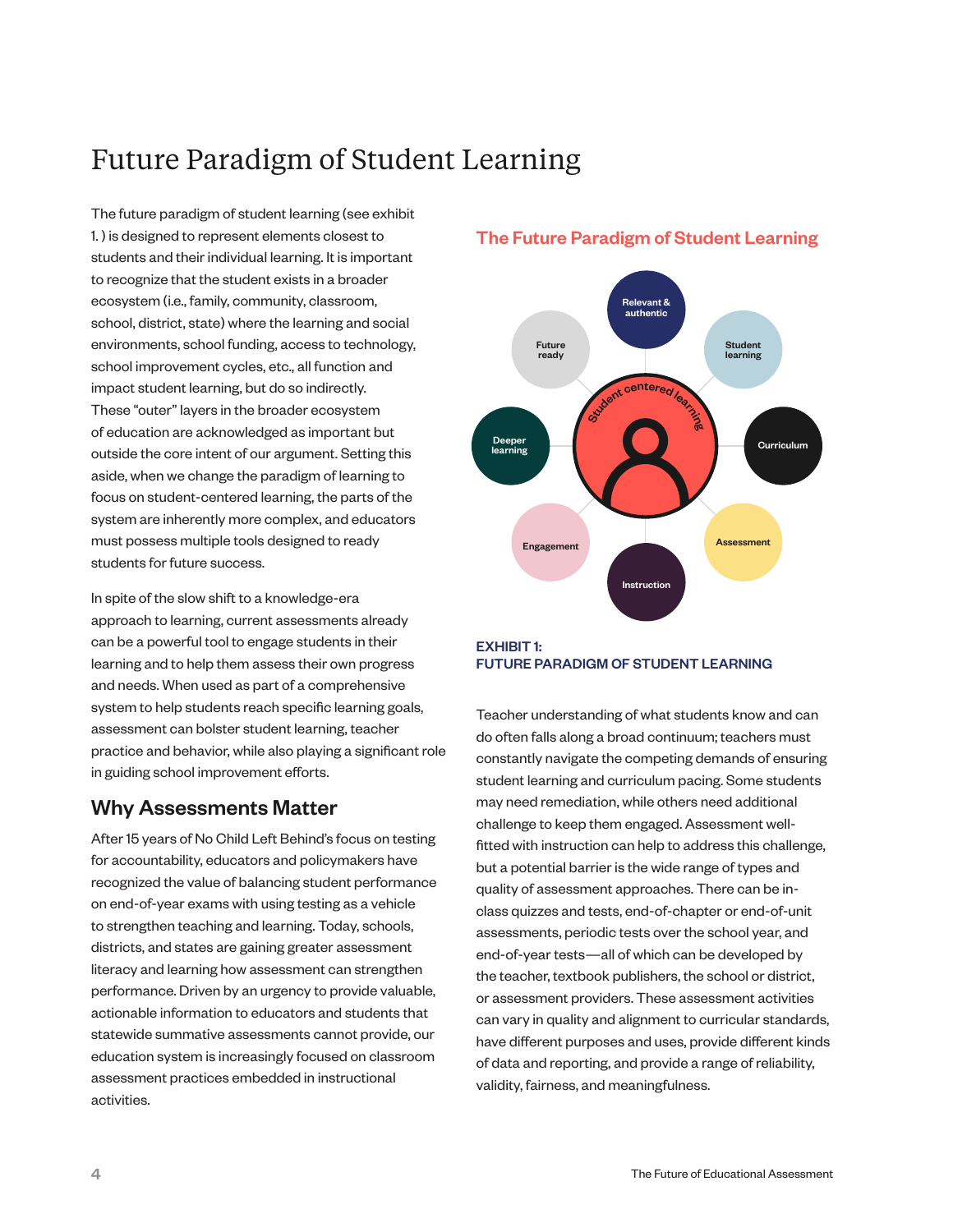Increasingly, states are beginning to employ balanced assessment systems that integrate interim and classroom assessment. This comprehensive approach to assessment supports educators in improving learning by providing multiple measures that educators can use to determine what students know and can do—both during and following instruction—to engage students in their learning and monitor academic progress toward end-ofyear goals. These measures enable opportunities to:

- Verify learning of a specific unit of instruction
- Determine whether students are struggling with a concept
- Gauge student readiness for end-of-year accountability testing
- Evaluate a year's worth of learning

Ultimately these measures help determine if students have mastered grade-level content and are prepared for the next year of learning.

The mindset shift to expand state-sponsored, statewide balanced assessment system is a sound approach departments of education are introducing to monitor and inform learning progress throughout the academic school year.

Typically, balanced assessment models include:

• FORMATIVE ASSESSMENT, in which educators and learners gather evidence of understanding while instruction occurs in real time through small, focused check-ins that support educators in making instructional adjustments that help individual students, groups of students, and/or the whole classroom.

- BENCHMARK ASSESSMENTS, which are used at the end of a series of instruction to verify learning and identify students requiring additional instruction or enrichment. These assessments also have a high impact on student learning and can support instructional decisions for each student and a class, school, or district.
- **INTERIM ASSESSMENTS**, typically offered in the fall, winter and spring, monitor student performance, progress, and growth through the year in reaching end-of-year academic goals and help identify students or curricular areas that need attention. They provide feedback to help improve instruction, evaluate program effectiveness, monitor academic progress, and inform resource allocation. They have a moderate impact on student learning but help understand overall classroom, school, and district performance in the classroom. Another form of interim assessment, through-year assessment, assesses only those content standards covered during instruction in the course of the learning period.
- SUMMATIVE ASSESSMENTS are the familiar endof-year assessments that verify learning and fulfill accountability requirements, providing indicators of achievement status for a given year against on-grade expectations that also can highlight year-over-year growth. These assessments provide aggregate information for use in program evaluation, policy and policy decisions, budget allocations, and accountability status (including identification of schools in need of extra support), and provide data regarding effectiveness of curricular and instructional approach.

# $66$

Increasingly, states are beginning to employ balanced assessment systems that integrate interim and classroom assessment."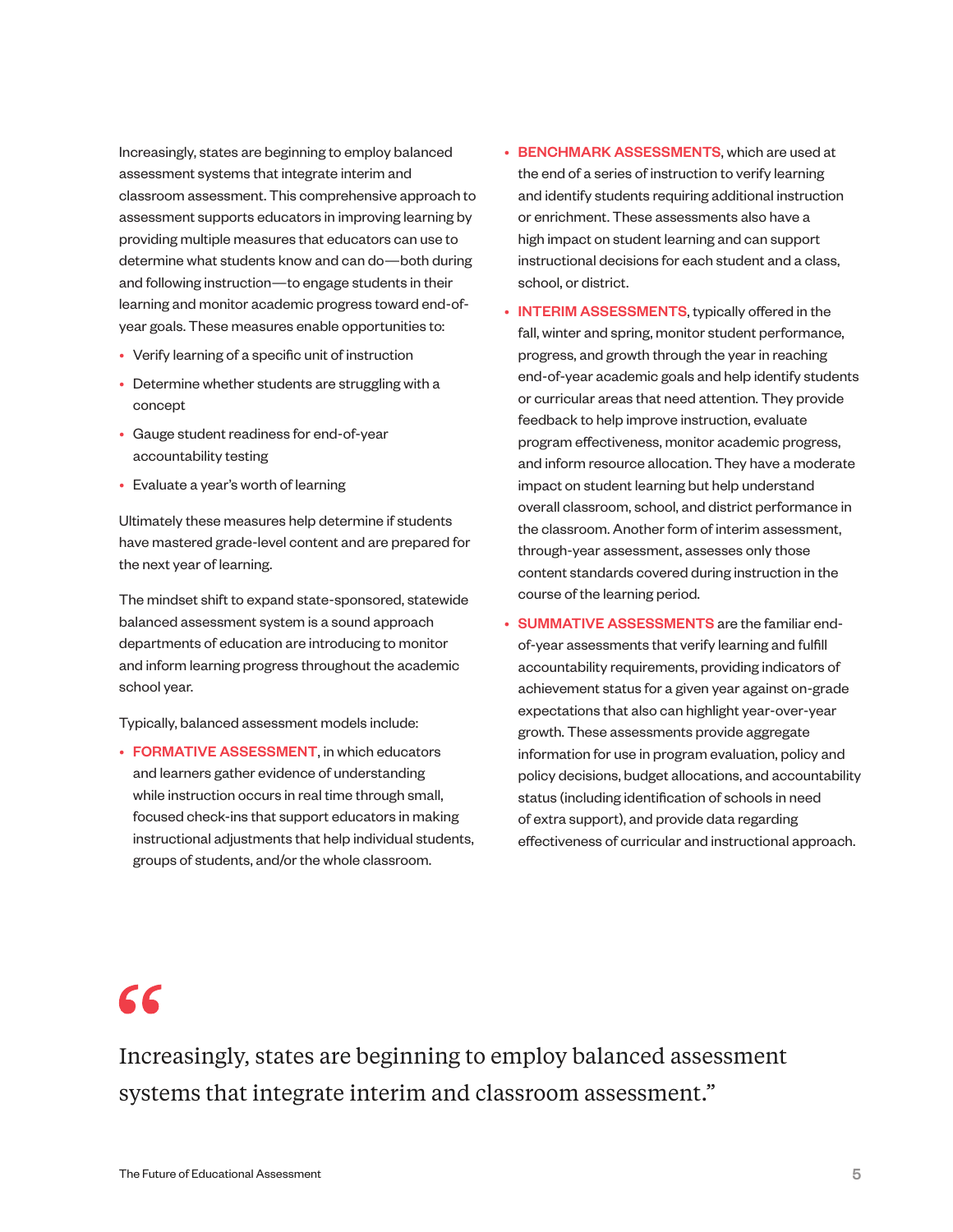### Assessment for a New Era

In the future, assessment will be seen differently—not as a sorting mechanism which identifies the students who gain the most from the current system, but rather as a vehicle for measuring authentic learning where assessment is an integral part of the learning process.

The new era requires that assessment provides powerful tools to support teacher thinking and practices in the classroom that encourage active learning, student agency, and authentic ways of measuring what students do, making assessment more fully integrated into learning. In the intermediate and long term, these new types of learning will push assessment far beyond statewide accountability testing into more effective teaching and assessment practices. In the new era, assessment will be part of ongoing, just-intime evaluation of student progress toward achieving standards. The idea is to create a student-centered view and teaching practice that identifies student learning and learning needs during instruction, embeds formative assessment activities within lesson plans and curriculum units, and authentically engages students in their own learning and progress.

New measures must prepare students to be future ready, learning focused, and supportive of their whole selves. They must promote student agency in an engaging and authentic manner. We must help students creatively engage and develop outcomes, leverage resources and tools provided to them in their learning, so that they can be agents of their own futures.

Authentic assessment requires students to apply what they have learned in an unfamiliar, novel, or complex and often real-word (immersive) environments or in situations that mimic the real world (e.g., a case study). They also typically require judgment and innovation, assess the student's ability to efficiently and effectively use a repertoire of knowledge and skill to negotiate complex tasks, and allow appropriate opportunities to rehearse, practice, consult resources, and get feedback on and refine performances and work products (Wiggins, 1998). Examples of authentic assessment include conducting research and writing a report, developing character analyses, participating in student debates, writing an essay about a book or chapter, conducting experiments, generating journals, engaging in peer discussions and self-reflection. The ways in which these types of learning activities are systematically tied together within and across years, as well as the learning environments in which they are implemented, are the keys that will help students grow in their engagement, agency, mastery, and future preparation.

### Systems to Support Student Learning

These concepts can be measured through a variety of methods and more likely via a suite of measures such as self-reflection/perception surveys, observation tools, assessments based on multiple content areas, teacher logs, rubrics, and performance-based tasks.

For example, the **Center for Assessment**, in its work on 21<sup>st</sup> century skills (2020), asserts that self-directed learning holds promise as a concept and suggests the "best way to assess self-directed learning is through authentic, performance-based tasks that allow students to demonstrate their ability to apply self-directed learning skills [and] is not likely to come from a final student work product. Self-directed learning is a process, not an outcome."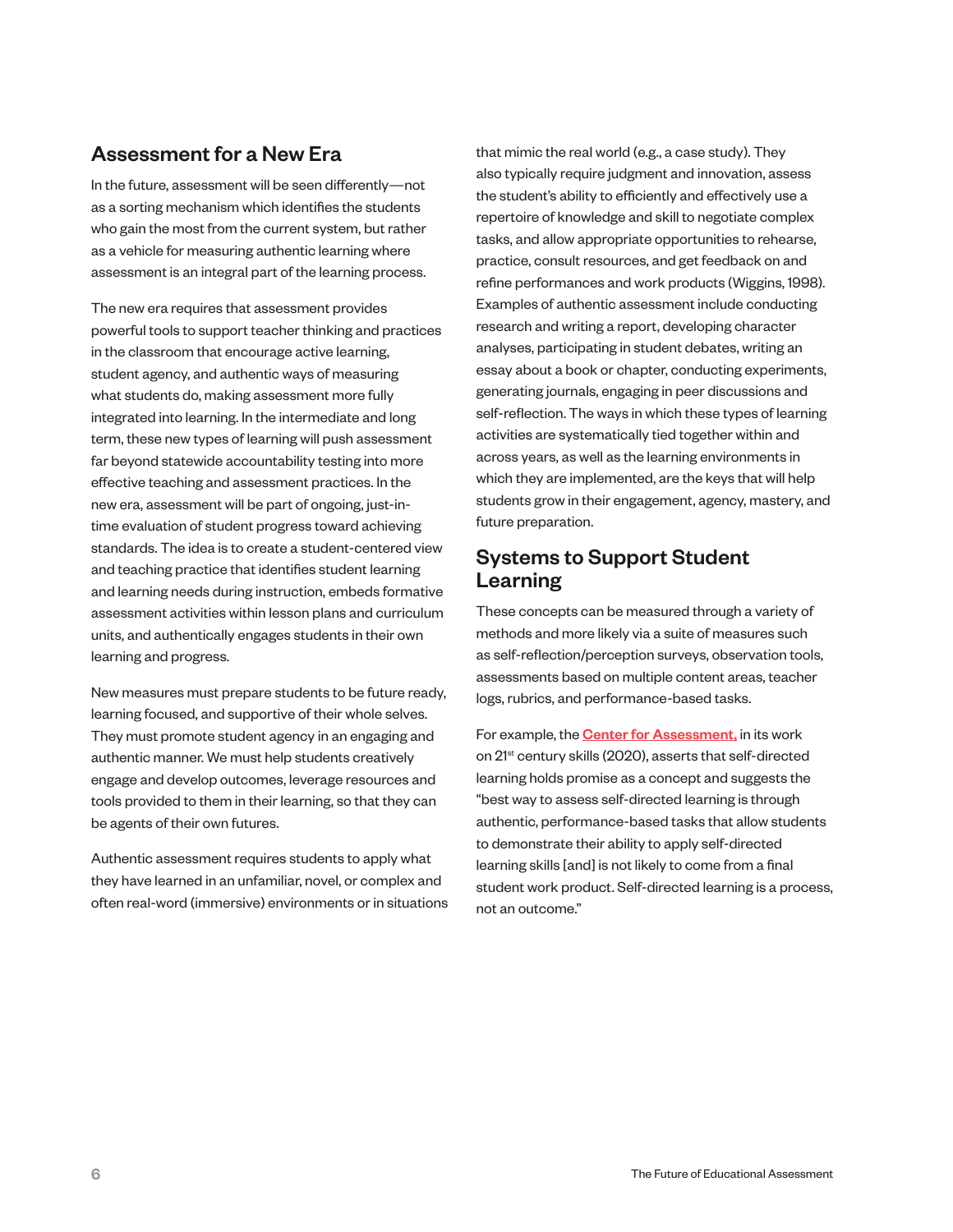### The Impact of Engagement

In supporting students to become future-ready and increase agency in their learning, educators will also need to incorporate measures that focus on students' cognitive, behavioral, and emotional engagement during the learning process. It is possible, through surveys, to understand the level of student engagement, curiosity, interest, and passion that is so central to student agency.

Prior research has uncovered strong relationships between overall student engagement and academic achievement-related outcomes, but increased student engagement may hold greater promise for producing future-ready students who demonstrate increased agency in their learning.

While there are different approaches to conceptualize student engagement, there are three domains that hold promise as the structure of student engagement. These include:

- COGNITIVE ENGAGEMENT: A student's perceptions and beliefs associated with school and learning, including the cognitive processing a student brings to academic tasks and the number and type of strategies a student utilizes (Walker, Greene, & Mansell, 2006)
- BEHAVIORAL ENGAGEMENT: A student's observable actions or participation while at school, reflected in a student's positive conduct, effort, and participation, e.g., participation in extracurricular activities, attendance, and work habits (Fredricks, Blumenfeld, & Paris, 2004)
- EMOTIONAL (AFFECTIVE) ENGAGEMENT: A student's feelings toward [the student's] school, learning, teachers, and peers (Jimerson, Campos, & Grief, 2003)

These domains of engagement can be measured through a student self-report survey where students respond to content aligned to the domains that can provide information to schools and districts on where and potentially how to improve the learning environment to bolster engagement.

# $66$

When used as part of a comprehensive system to help students reach specific learning goals, assessment can bolster student learning, and teacher practice and behavior while also playing a significant role in guiding school improvement efforts."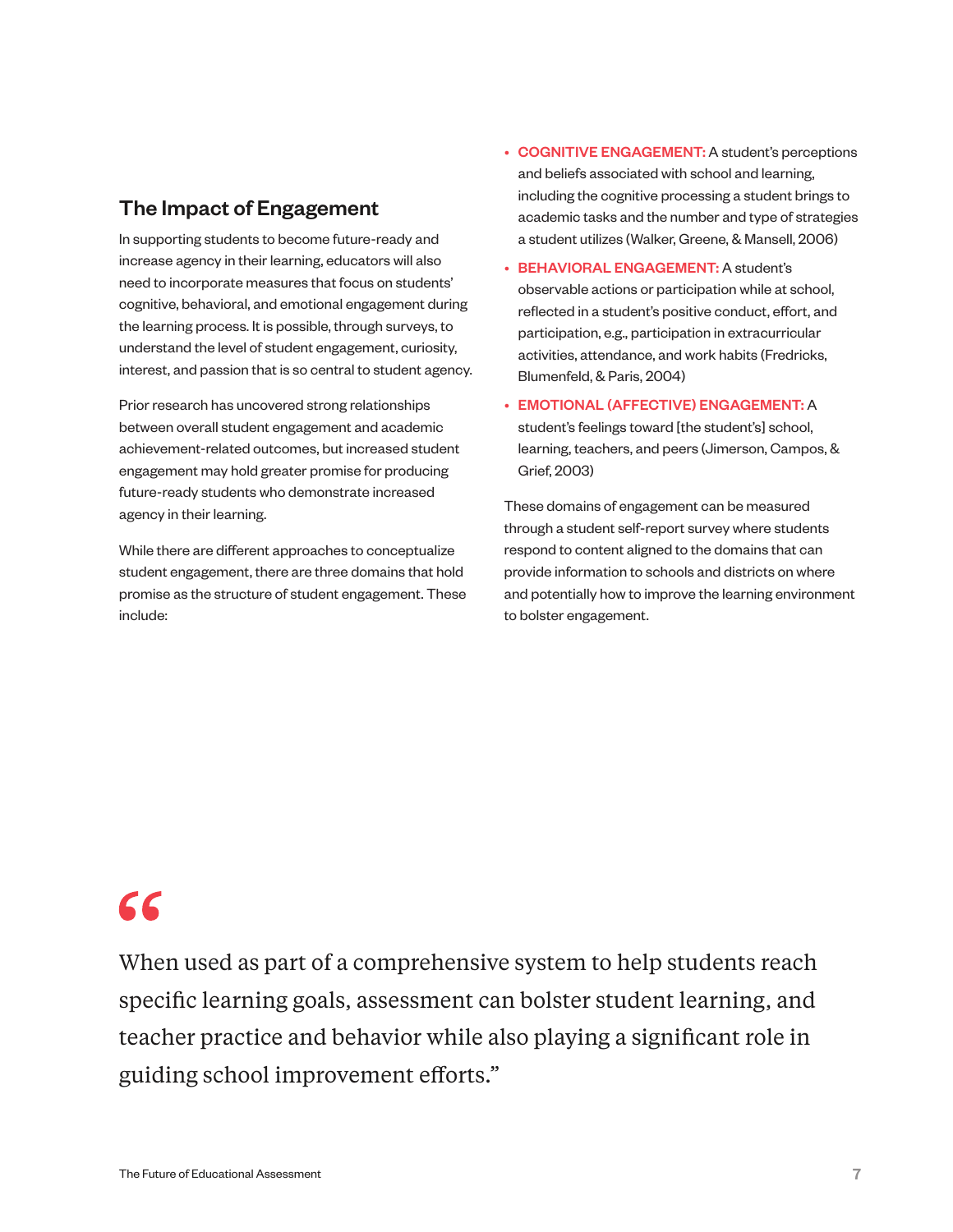# Technology Will Expand Assessment Capabilities in Powerful Ways

### Technology Enabled and Enhanced Items

Current and imminent technology capabilities offer exciting opportunities for advancing educational assessment.

Some of the technological applications used in testing today, to be sure, are simply computerized versions of selected-response items that appear on state assessments. For example, some drag-and-drop items are not much different from multiple-choice or even fill-in-the-blank selected-response items that use many current technology capabilities.

These technology-enabled approaches offer no more information about student knowledge and thinking than do conventional selected-response items.

Technology-enhanced approaches, on the other hand, permit us to elicit knowledge and skills that cannot be obtained from selected-response items and are becoming widely available in online state summative assessments and interim assessments. New digital technologies are being used in assessment to animate item stimuli, bringing to life science phenomena (e.g., forces and motion) or dynamically manipulable stimuli, such as adjusting variables in a chemistry experiment or a physics phenomenon (e.g., motion and velocity). (See exhibit 6.)

#### Assessment Technology and Student Engagement

A study of elementary and middle school students responding to multiple-choice, multiple-select items using two types of assessment technology, supports the popular claim that technologically enhanced approaches are more engaging than multiple-choice and multipleselect items (Wise, Soland, & Dupray, 2021). Engagement is measured by the frequency of rapid guessing on items, where low engagement is indicated by high incidents of rapid guessing. On the four item types, the rapid guessing rates were multiple-choice, 3.6%; multiple-select, 1.7%; and for the combined TEIs, 0.4%. In multiple-select items, students select two or more correct responses from multiple options. The two types of test items were:

- Gap-match items in which students drag words, phrases, symbols, graphical elements, or numbers to fill in blanks in a response space
- Selectable-text items (also known as hot spot items), in which students highlight a piece of text or section of a table of information (e.g., a word, a passage section, number, symbol, or equation) to respond to an item

Wise and colleagues (2021) suggest that two factors how interesting they are to interact with and how much effort is required to complete them—may influence student engagement with the items.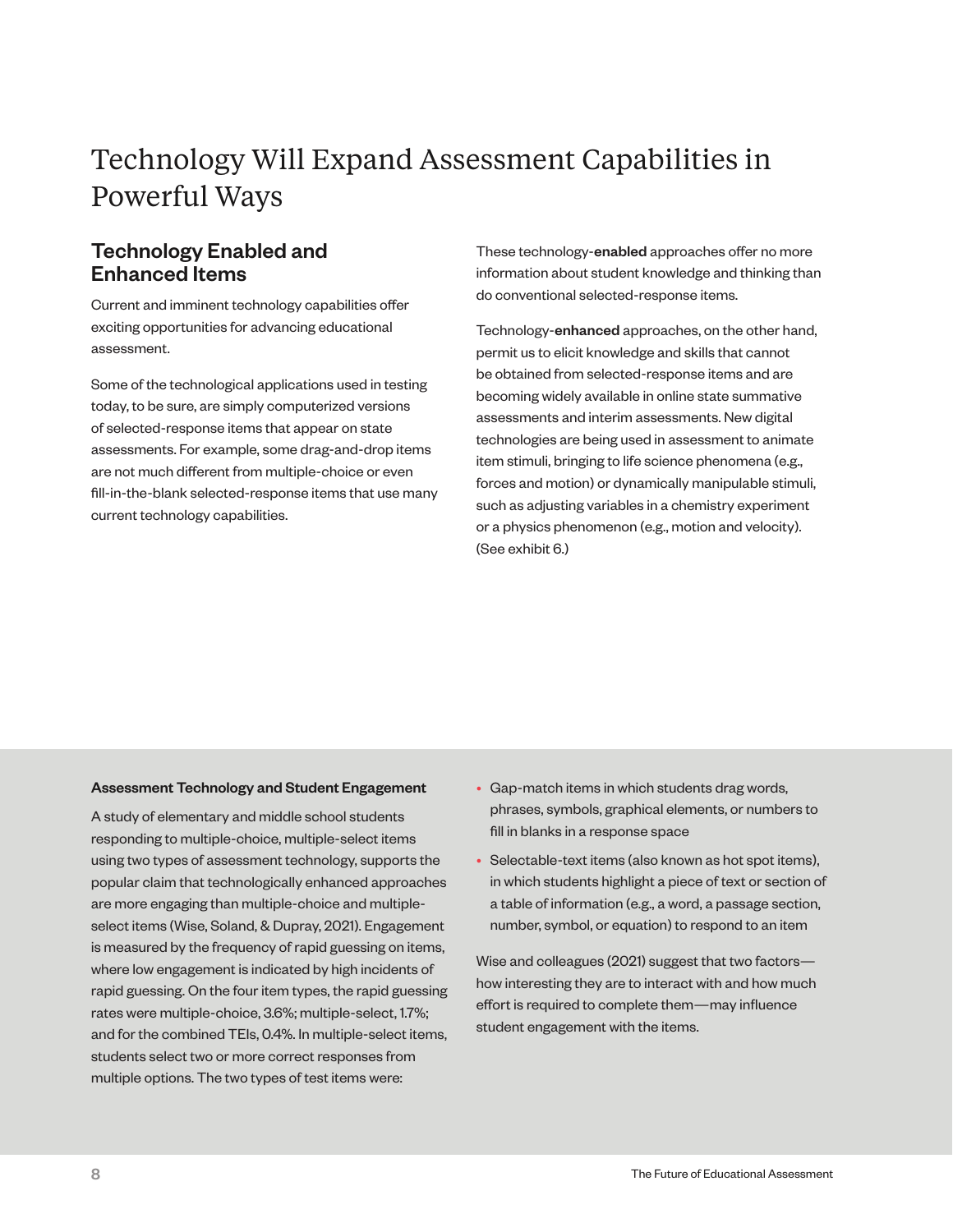#### EXHIBIT 2: TECHNOLOGY-ENABLED GAP-MATCH ITEM



Please drag your answers to this box.

Students read a passage and drag true statements into the box

(Source [https://assess.](https://assess.com/2019/12/26/what-are-technology-enhanced-items/) [com/2019/12/26/what-are](https://assess.com/2019/12/26/what-are-technology-enhanced-items/)[technology-enhanced-items/](https://assess.com/2019/12/26/what-are-technology-enhanced-items/))

#### EXHIBIT 3: TECHNOLOGY-ENHANCED GAP-MATCH ITEM



Students drag the moon to the place on the diagram when it is full

(Source [https://victoryprd.](https://victoryprd.com/portfolios/suite-of-technology-enhanced-items/) [com/portfolios/suite-of](https://victoryprd.com/portfolios/suite-of-technology-enhanced-items/)[technology-enhanced](https://victoryprd.com/portfolios/suite-of-technology-enhanced-items/)[items/](https://victoryprd.com/portfolios/suite-of-technology-enhanced-items/))



Students drag response choices (at top) into the blanks in the sentences (below)

(Source [https://www.taotesting.](https://www.taotesting.com/user-guide/creating-test-materials/adding-interactions/interactions/gap-match-interaction/) [com/user-guide/creating-test](https://www.taotesting.com/user-guide/creating-test-materials/adding-interactions/interactions/gap-match-interaction/)[materials/adding-interactions/](https://www.taotesting.com/user-guide/creating-test-materials/adding-interactions/interactions/gap-match-interaction/) [interactions/gap-match](https://www.taotesting.com/user-guide/creating-test-materials/adding-interactions/interactions/gap-match-interaction/)[interaction/](https://www.taotesting.com/user-guide/creating-test-materials/adding-interactions/interactions/gap-match-interaction/))

#### EXHIBIT 4: TECHNOLOGY-ENABLED GAP-FILL ITEM EXHIBIT 5: TECHNOLOGY-ENHANCED SELECTABLE-TEXT ITEM

| Select the sentence from Passage 2 that shows why the man beleves that<br>his cheeses can bring themselves to the market.                                                                                                                                                                                                                     |
|-----------------------------------------------------------------------------------------------------------------------------------------------------------------------------------------------------------------------------------------------------------------------------------------------------------------------------------------------|
| THERE was a man of Gotham who filled a sack with cheeses and<br>14<br>started off for Nottingham market to sell them. He carried the sack on<br>his back, and when he became tired he sat down by the wayside to rest.<br>Thus he went on until he reached the summit of the last hill he had to<br>dimb before he came to Nottingham bridge. |
| There he rested, and when he rose to continue his journey a cheese<br>15<br>slipped out of the sack and rolled down the hill toward the bridge.                                                                                                                                                                                               |

Source: Florida State Assessment Reading Technology-Enhanced Item, Miami-Dade County Public Schools. MDCPS, Office of Academics and Transformation, 2015-2016.

Students highlight text to respond to an inference question

(Click to view)

The following exhibit shows animated stimulus for a science item (see Exhibit 6) and a simulated, immersive environment for exploration, experimentation, and unobtrusive and direct formative assessment (see Exhibit 7).

#### EXHIBIT 6: ANIMATED STIMULUS FOR A SCIENCE ITEM



#### EXHIBIT 7: IMMERSIVE ENVIRONMENT FORMATIVE ASSESSMENT ITEM.



[Click here to view the animation.](https://www.vascak.cz/data/android/physicsatschool/template.php?s=mech_pohyb&l=en) Click to view immersive item. (Source SimScientists WestEd 2009-2002.)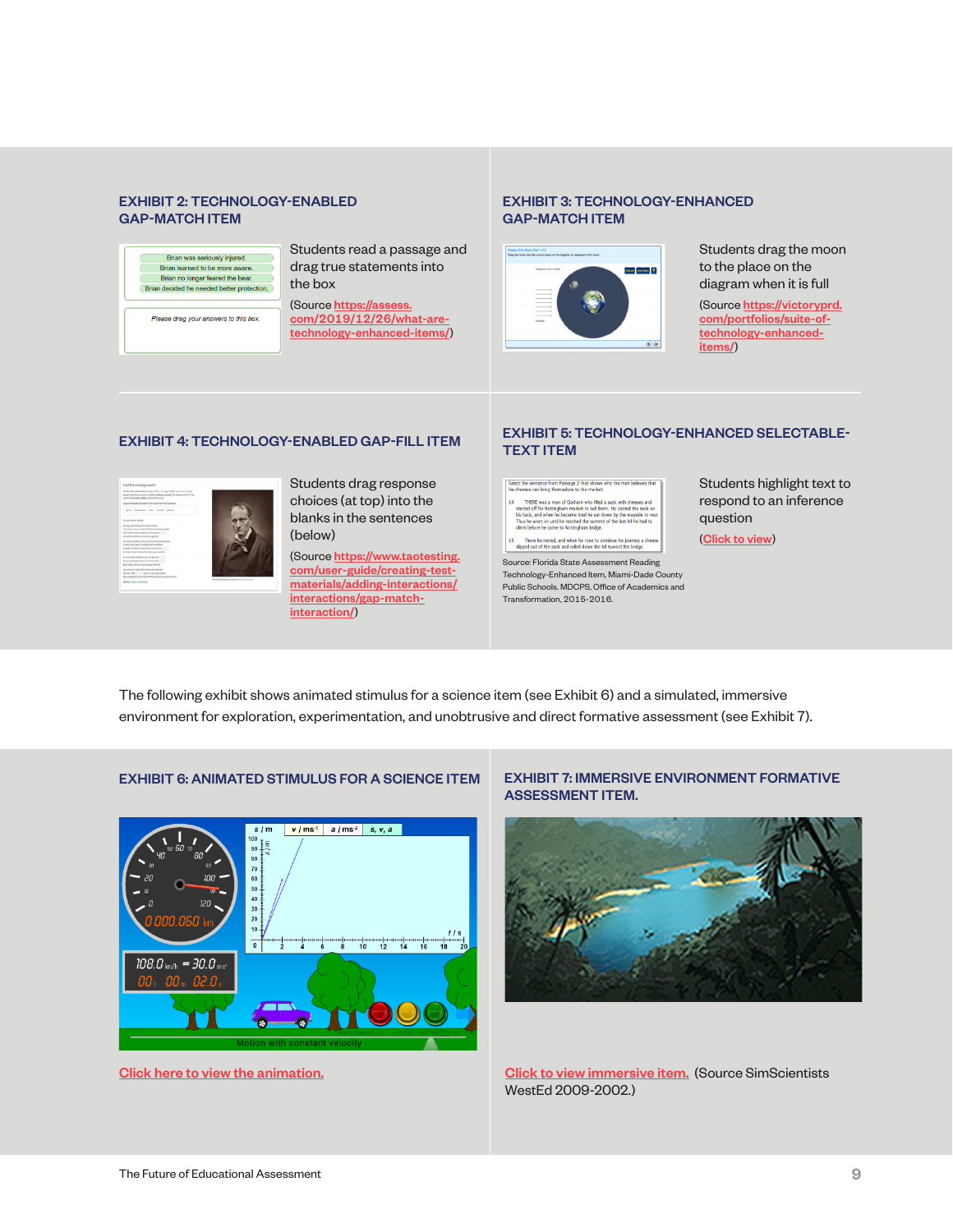Long term, we can imagine—now, even see [immersive environments for students to explore](http://www.pz.harvard.edu/projects/ecomuve).

These environments can be developed as learning tools (e.g., science content, rigorous investigative practices) with embedded, unobtrusive formative assessments (DiCerbo & Behrens, 2014) and also as "stealth" assessment (Shute & Ventura, 2013) that can provide immediate formative feedback to help students enhance their learning. Immersive environments like these, with embedded formative assessment activities, can be created (and in some cases adopted) for integration into classroom instruction units.

It is possible right now to conduct project-based learning and assessment activities online. And there is wildly enthusiastic discussion everywhere about game-based assessments, something we can expect to see in the next few years. The advantages of building, storing, and evaluating student work samples for **[portfolio assessments](https://edsource.org/2017/high-schools-turning-to-student-portfolios-to-assess-academic-progress/580147)** enable educators to use portfolios in numerous ways to assess student projects, accomplishments, and growth.

Right now, some state assessment programs, such as the Florida Standards Alternative Assessment-[Datafolio](http://www.fldoe.org/core/fileparse.php/5663/urlt/FSAA-DatafolioALDs.pdf)—are operating alternate assessment portfolios for students with the most significant cognitive disabilities. Today, teachers can scan and upload student work to a website portfolio folder system and even enter the evidence directly. This reduces the paperwork burden for classroom teachers, who, even 10 years ago, recorded student work products and other forms of evidence of learning and achievement growth in paper portfolios. This meant file folders stuffed with photocopies, worksheets, and so forth.

### Technology-Enabled Classroom Formative Assessment

Technology capabilities for advancing formative assessment enable teachers to assess student understanding, skills, and competencies that are considerably challenging to assess in the classroom. A little creative thinking makes it easy to imagine how teachers can use the examples we describe for assessing higher-order thinking skills (e.g., reasoning, problem solving), a holy grail since at least the 1990s; 21<sup>st</sup> century skills and deeper learning competencies like future, systems, self-directed, and multi-literate thinking; content mastery; and perhaps even social and emotional learning skills like self-awareness and emotion regulation.

Assessment activities possible in technology-enhanced, formative assessment approaches enable teachers to assess these skills, in many cases to have them scored immediately and automatically using advances in automated scoring enabled by machine learning and other artificial intelligence (AI) approaches. Students can receive automated or teacher-generated, immediate, personalized, formative feedback on their strengths and learning needs. For example, curriculum providers could embed inference items using selectable text and assess student engagement, logical and scientific investigation techniques, and problem-solving in immersive learning as part of their formative assessment and feedback framework.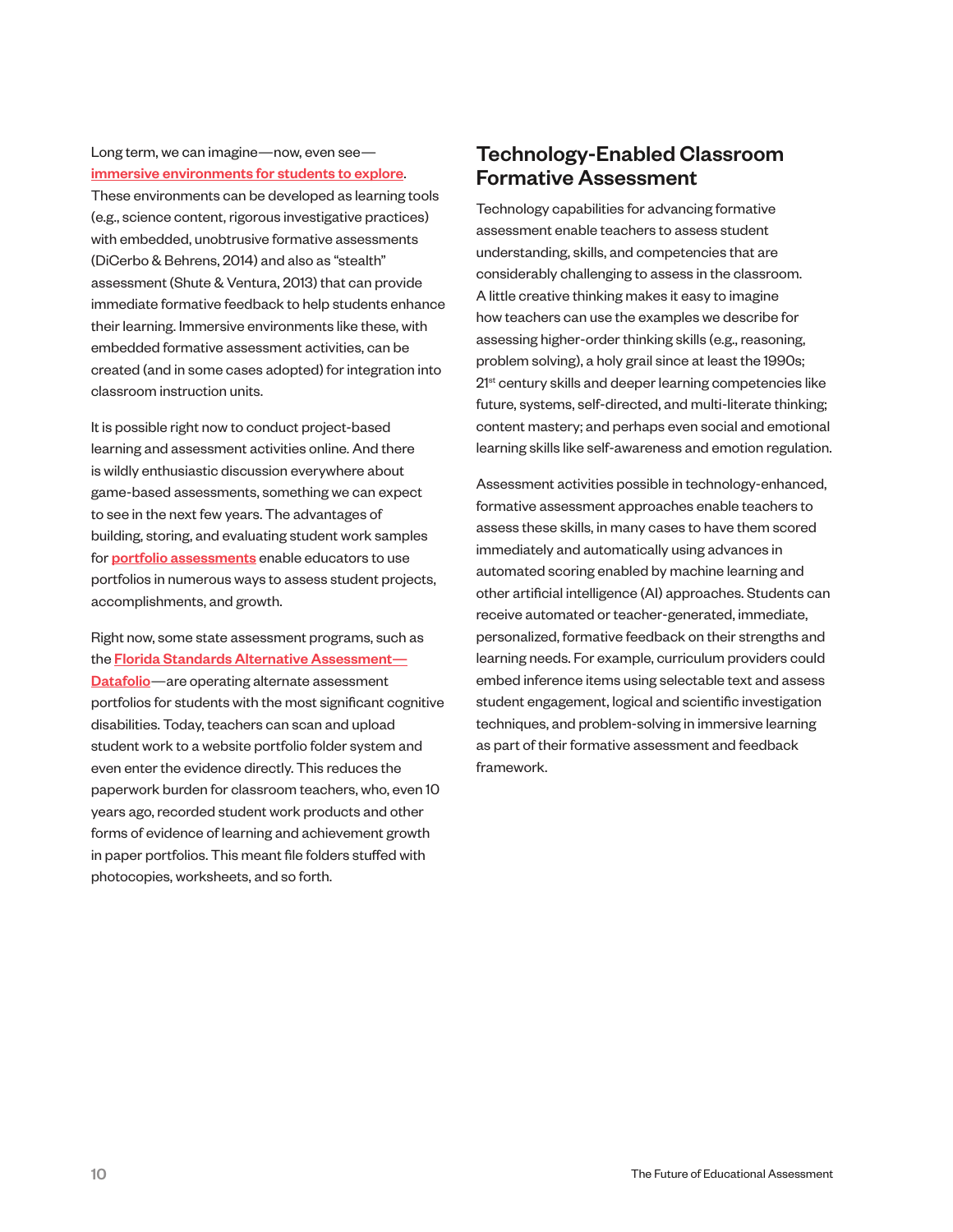### Challenges of Delivering Technology-Enhanced Assessments

The recent pandemic has brought to the forefront the idea that technology capabilities can support online learning and drawn further awareness that effectiveness and accessibility of online learning for all students is clearly a challenge. Likewise, the move toward online testing—that is, administering tests remotely to students who are not in schools or classrooms—is also coming to the forefront now.

Licensing and credentialing for professions (e.g., health care, plumbing and heating) and graduate admissions (i.e., the Graduate Record Examination) already rely on online testing. Because these tests are voluntary to examinees, testing programs can use high-tech security measures like AI-enabled iris recognition to confirm the identity of an examinee. These AI capabilities are personally intrusive and are not allowable for educational testing. However, online automated, personalized feedback of assessment for learning is already available for many college undergraduate courses. For these approaches to be effective, of course, we need to address challenges in implementing technologyenhanced formative assessments. These include:

- Developing and deploying assessments
- Integrating them into curriculum and instruction
- Ensuring all students have access to up-to-date digital devices and the internet
- Providing professional learning to support teachers integrating these formative assessment activities and tools into their daily classroom instructional activities, to interpret information on student learning and learning needs, and to support students' capabilities for self-assessment and guiding their own learning

Professional learning is particularly important and must be approached comprehensively.

Assessment providers must address all the challenges in collaboration with teachers, schools, and districts, and help promote the opportunities for teachers and students to engage in formative assessment practices that have been demonstrated to enhance student learning.

These are manageable challenges, and the payoffs promise to outweigh the required investment of teacher and student time.

# 66

The student-centered learning of the future will be more authentic and based in the real world; and it will be interconnected with an environment and ecosystem of tools and resources that maximize students' context for learning."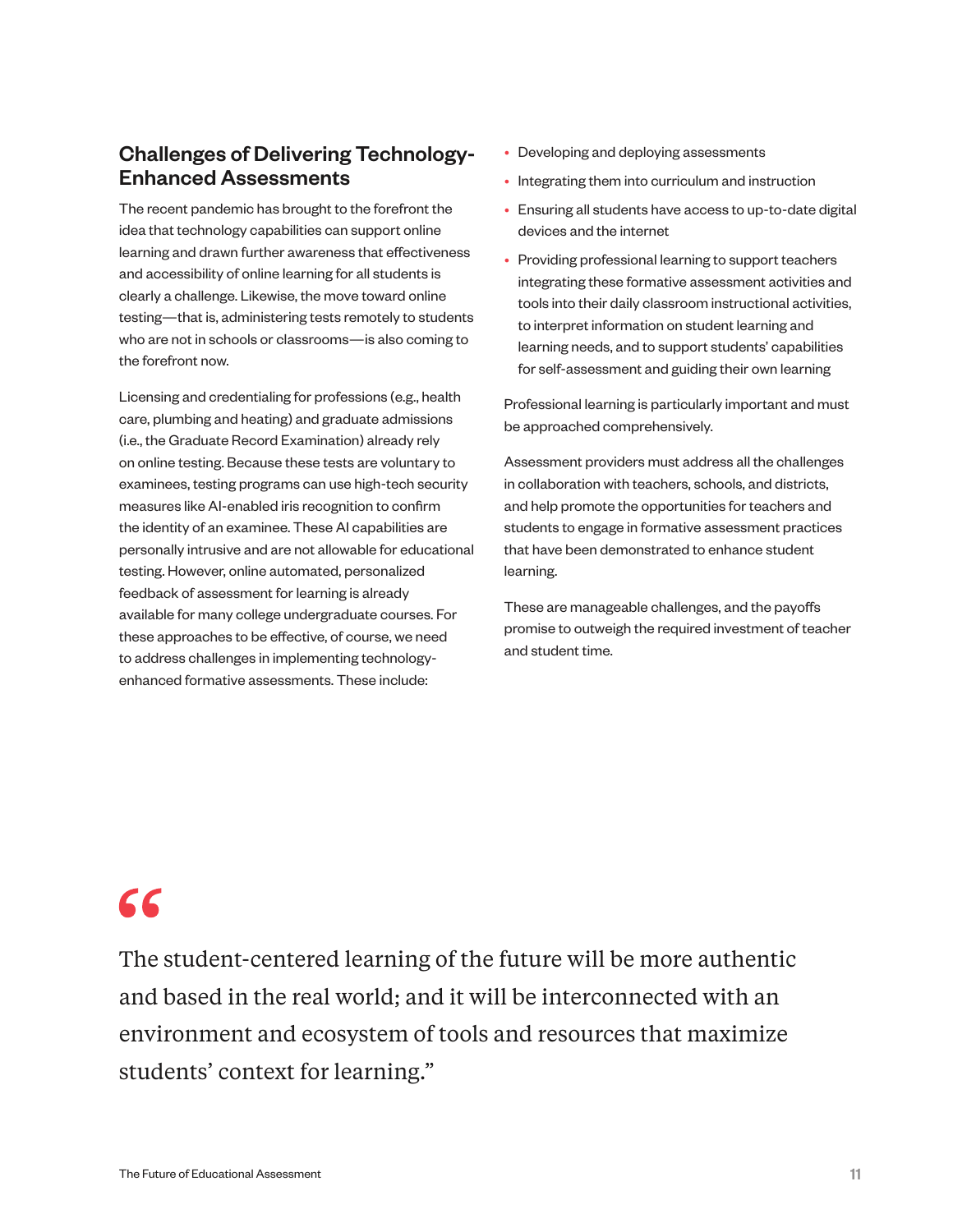## Expanding the Impact of Classroom Assessment Practices on Student Learning

As part of commercially available balanced assessment systems, interim assessments have become widely desired assessment and feedback tools in districts and states around the country. Educators use them primarily to track student learning and progress during fall, winter, and spring, and to predict likely student performance on end-of-year state assessments. To be clear, our field does not have systematic information on how schooland district-level staff use information from interim assessments, how much they value this information, and what affects interim assessment information has on curriculum, teaching decisions, and student achievement. The popularity of interim assessments around the country and our experience suggest positive responses regarding these three considerations.

Research on teacher assessment practices indicates that "regardless of their intended purpose, [classroom assessments] directly or indirectly influence students' future learning, achievement, and motivation to learn" (Moss, 2013, p. 8078–8084). The academic knowledge and skills that teachers assess in their classrooms and how they assess signal what is important for students to learn, spur students' learning, and motivate students to learn. Other researchers have documented this finding (e.g., Wiliam, 2017; McTighe & Ferrara, 2021).

[The Assessment Training Institute](http://downloads.pearsonassessments.com/ati/index.html) has recognized the power in these findings and provides training in classroom assessment tools and practices to help teachers and students plug into that power. When more preservice teacher training programs catch on to the importance of this training, each cadre of newly trained and certified teachers will be able to integrate this powerful practice into their classroom instruction.

Even the psychometricians' professional organization, the **[National Council on Measurement in Education](https://www.ncme.org/home)** recognizes the power of classroom assessment as part of learning. For several years, NCME has held the annual [Classroom Assessment Conference](https://www.ncme.org/events/event-description?CalendarEventKey=d1b6f6e9-3e8e-4bd8-ba31-6e6799e2b1b9&Home=%2fmeetings%2fupcoming-events) with the goal of promoting research and development in classroom assessment tools and practices.

The power of embedded classroom formative assessment practices and tools comes, in large part, from the feedback provided to teachers and students. Formative feedback about aspects of one's own experience or understanding from teachers, parents, and books identifies what students have mastered and partially mastered, and their subsequent learning needs. In his widely acclaimed series of books and follow-up studies, including "Visible Learning" (2009), Hattie observes that "feedback was among the most powerful influences on achievement" (p. 173). He summarizes results from meta-analyses of the positive effects of feedback on student learning. "Providing information about the [learning] task" (p. 175) is the key to helping students improve their mastery of learning goals. More specifically, Hattie reports that "providing formative evaluation" (Hattie, 2009, Appendix B) is the third-highest influence on student achievement among findings from the thousands of studies he included in his meta-analysis of over 800 other published metaanalyses (p. 3). He reports that the average effect size across thousands of studies, involving many millions of students, is .90, an improvement rate that is typically associated with advancing children's achievement by two to three [school] years, improving the learning rate by 50 percent on average, [and that] students receiving that treatment would exceed 84 percent of students not receiving that treatment (pp. 7–8).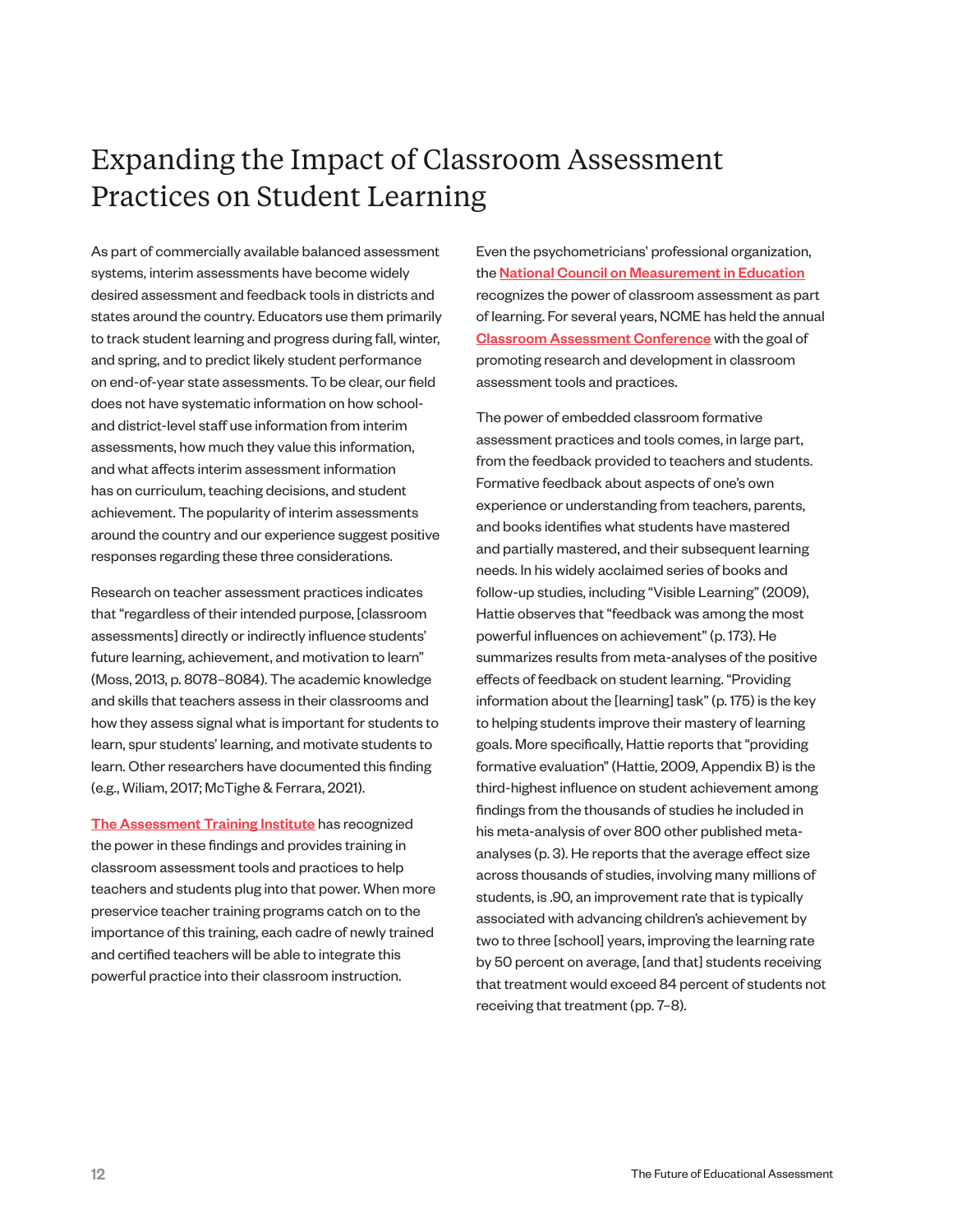Researchers note that some types of feedback have more benefit than others. Praise and criticism (feedback about students themselves) is the least effective type of feedback for supporting learning, while feedback about processing and self-regulation, both related to student thinking, are powerful influences on deep learning and mastery of content and skills. Meanwhile, feedback about student performance on the learning task—that is, their learning—helps students develop learning strategies and self-regulation (Hattie and Timperley, 2007). Other researchers have pointed out that effective feedback is non-evaluative (i.e., information to guide improvement, not a grade or criticism), supportive, timely, and specific (Shute 2008). Researchers agree that using formative feedback to promote student learning requires understanding its complexities. The success of formative feedback depends on multiple factors, including characteristics of individual learners, aspects of the learning task (e.g., its complexity for specific learners), and characteristics of the feedback (e.g., its complexity for a student, when it is provided).

Teachers can communicate oral and written feedback on student learning by using scoring rubrics (e.g., McTighe & Ferrara, 2021, chap. 4). Online AI-supported learning and assessment systems have some capability for providing effective, personalized feedback based on intelligent, automated scoring engines (e.g., in e-learning courses).

### Next Steps

To increase the efficacy of student-directed learning, schools, districts, and states need to think about student learning as a whole and how they can bring multiple measures together to inform student progress against learning goals. We need to change the dialogue about assessment from event-and pressure-based testing to thoughtful systems of assessment and move to a new paradigm of learning where curriculum, instruction, and assessment are elements of a broader landscape of the student.

Our view of learning should no longer be curriculum-, instruction-, and assessment-driven but rather studentdriven. Educators, online curriculum providers, and technology developers need to continue enhancing instructional content and technology capabilities to support immersive and project-based learning environments, and help students build portfolios of their learning. Not least, teachers need expanded professional learning opportunities to use assessments and data as integral components of teaching.

Teachers remain fundamental to student learning. We must provide teachers with expanded preservice and high-quality professional learning to equip them with the skills and training to use assessments and data as integral components of teaching.

The world continues to advance rapidly in this information age—assessment must, as well.

# 66

Students will be able to view learning and instruction as relevant to them personally, engaging them in a personal and local, culturally relevant context and authentically connecting with their lives. "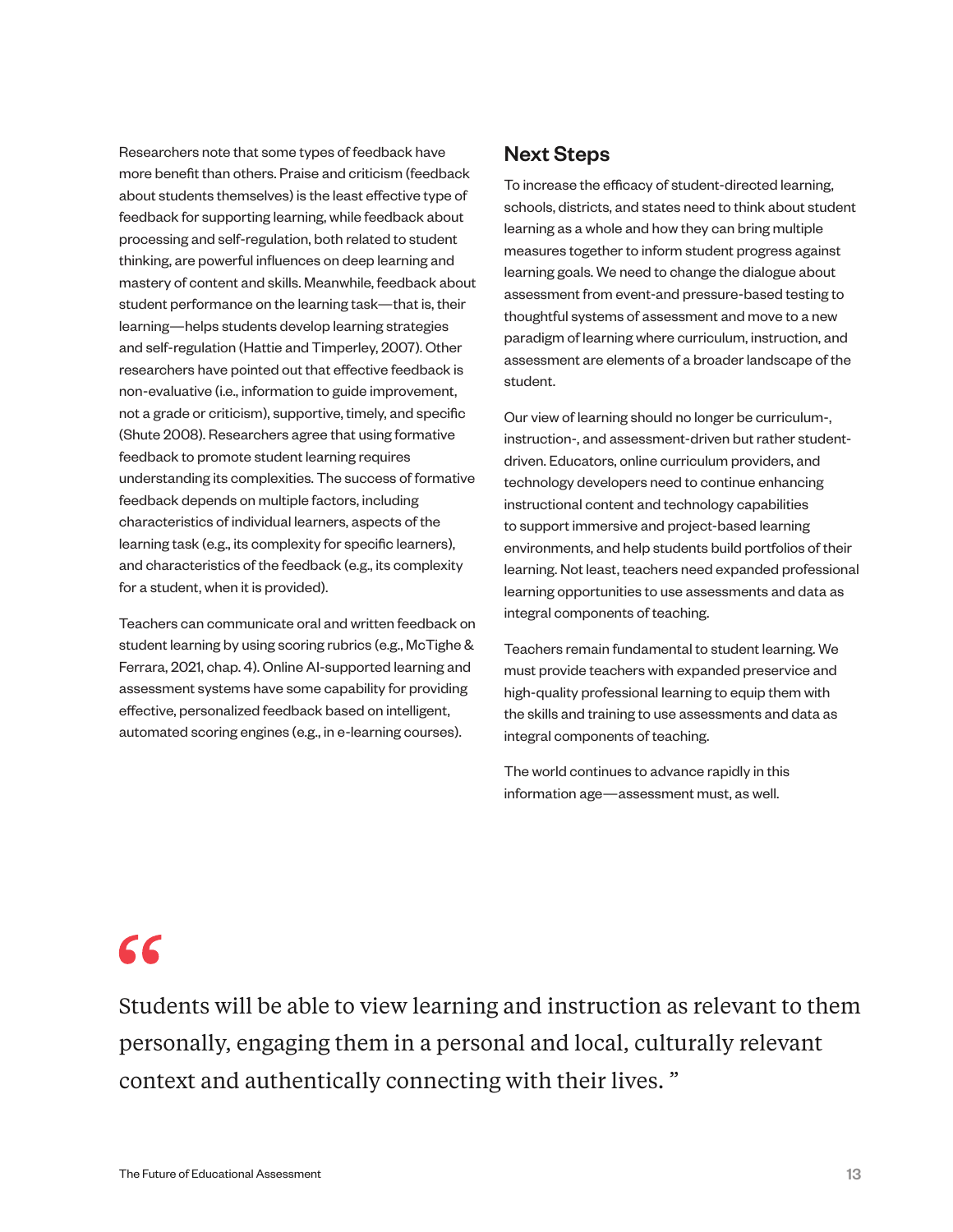# References

- Chu, S. K. W., Reynolds, R. B., Tavares, N. J., Notari, M., & Lee, C. W. Y. (2017). 21<sup>st</sup> century skills development through inquiry-based learning: From theory to practice. Singapore: Springer.
- Hattie, J. (2009). *Visible Learning*. Kindle edition. Routledge.

Hattie, J., & Timperley, H. (2007). The power of feedback. Review of *Educational Research*, 77(1), 81–112.

- Jimerson, S. R., Campos, E., & Greif, J. L. (2003). Toward an understanding of definitions and measures of school engagement and related terms. *The California School Psychologist*, 8, 7–27. [https://doi.org/10.1007/](https://protect-us.mimecast.com/s/v1RSCYEQroT3NokLC02CtK?domain=doi.org) [BF03340893](https://protect-us.mimecast.com/s/v1RSCYEQroT3NokLC02CtK?domain=doi.org).
- Florida State Assessment Reading Technology-Enhanced Item, Miami-Dade County Public Schools. MDCPS, Office of Academics and Transformation, 2015-2016. [https://languageartsreading.dadeschools.net/pdf/](https://languageartsreading.dadeschools.net/pdf/LAFS/3%20FSA%20Item%20Types%202015-2016.pdf) [LAFS/3%20FSA%20Item%20Types%202015-2016.pdf](https://languageartsreading.dadeschools.net/pdf/LAFS/3%20FSA%20Item%20Types%202015-2016.pdf)
- Koening, J. A. (2011). *Assessing 21<sup>st</sup> century skills: Summary of a workshop*. Washington, D.C.: The National Academies Press.
- Mehta, J., & Fine, S. (2019). *In search of deeper learning: The quest to remake the American high school*. Harvard University Press.
- McTighe, J., & Ferrara, S. (2021). *Assessing student learning by design: Principles and practices for teachers and school leaders*. Teachers College Press. [https://www.tcpress.com/assessing-student-learning-by-design-](https://protect-us.mimecast.com/s/PopACZ6wvqfMDnP5tjy_jR?domain=tcpress.com)[9780807765401?page\\_id=892](https://protect-us.mimecast.com/s/PopACZ6wvqfMDnP5tjy_jR?domain=tcpress.com).
- Moss, C. M. (2013). *Research on classroom summative assessment*. In J. H. McMillan (Ed.), Research on classroom assessment (pp. 235–255). Kindle edition. Sage. Plate and Monroe 2014.
- Shute, V. J., & Ventura, M. (2013). *Stealth assessment: Measuring and supporting learning in games*. MIT Press. [https://doi.org/10.7551/mitpress/9589.001.0001.](https://protect-us.mimecast.com/s/Jx4AC1wYExFpkwnMfp-k-3?domain=doi.org)

SimScientists WestEd 2009-2002. [http://www.simscientists.org/sci\\_topics/index.php](http://www.simscientists.org/sci_topics/index.php)

- Walker, C. O., Greene, B. A., & Mansell, R. A. (2006). Identification with academics, intrinsic/extrinsic motivation, and self-efficacy as predictors of cognitive engagement. Learning and Individual Differences, 16(1), 1–12.
- Wiggins, G. P. (1998) *Educative assessment: Designing assessments to inform and improve student performance*. Jossey-Bass.
- Wise, S. L., Soland, J., & Dupray, L. M. (2021). The impact of technology-enhanced items on test-taker disengagement. *Journal of Applied Testing Technology*, 22(1), 28–36.

Wiliam, D. (2017). Embedded formative assessment. Solution Tree: Bloomington, IN.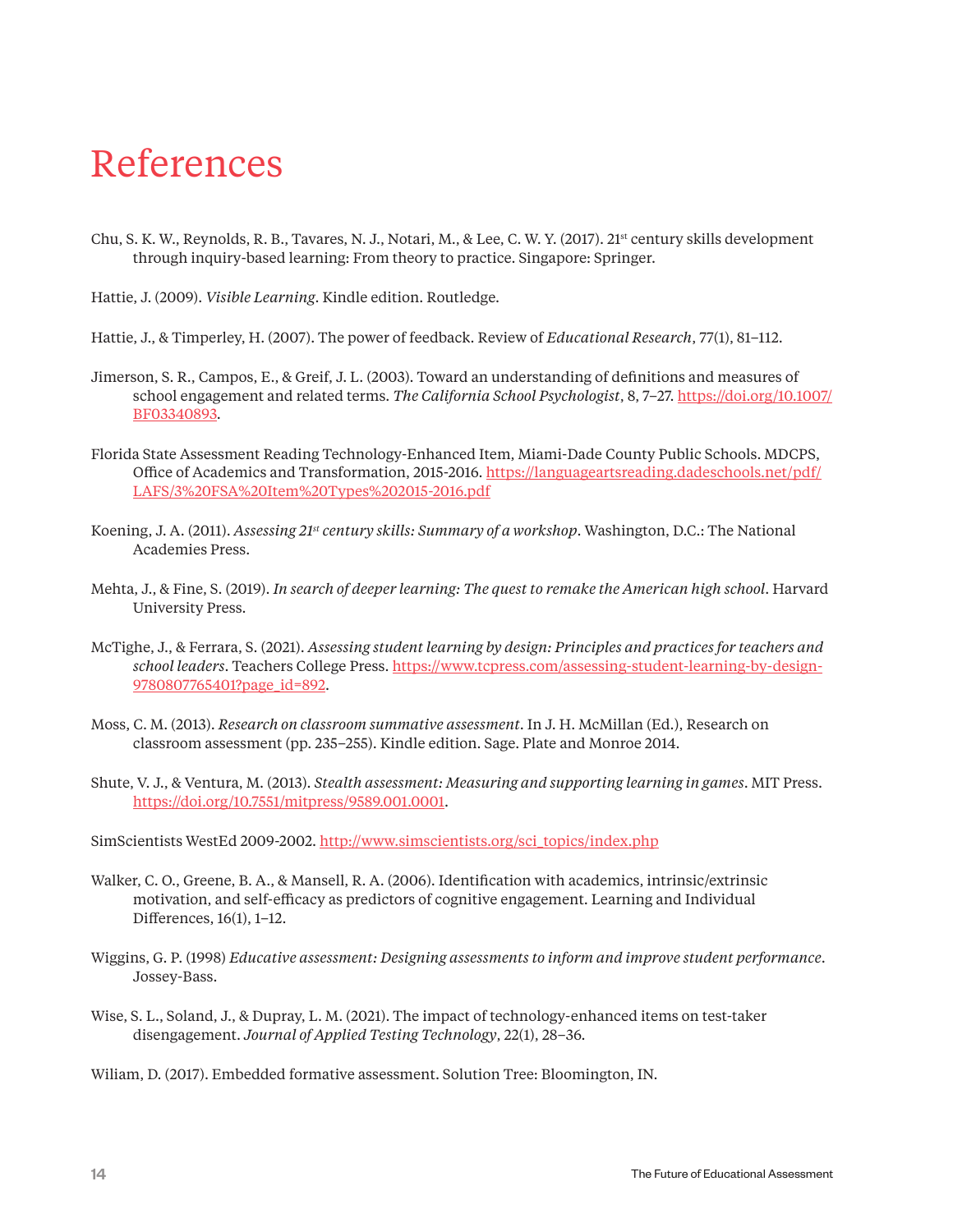STEPHEN MURPHY, Ph.D., is Chief Assessment Officer at Cognia. In this role, he oversees the Project Management; Content Development and Publishing; Assessment Services; Psychometrics; Reporting; and Research and Analytics teams. These expert teams perform all aspects of assessment and research design, measurement, development, delivery, scoring, psychometrics, analysis, analytics, and reporting. Murphy previously served as Vice President, Measurement Services for Measured Progress. Murphy holds a Ph.D. in Industrial and Organizational Psychology from the University of Oklahoma. He also earned a master degree from Middle Tennessee State University and Bachelor of Science and Bachelor of Arts degrees from Cumberland University.



STEVE FERRARA, Ph.D., is Measurement Solutions Architect at Cognia. He was a Head Start teacher and high school special education teacher. His career includes teaching and advocating for special education, serving as a state assessment director, and conducting award-winning research and innovation in assessment, language assessment, and psychometrics research. He was also Maryland's state director of student assessment during the days of the Maryland School Performance Assessment Program ("Mizpap"). Ferrara designs assessment programs, conducts measurement research, and has published on a variety of assessment topics, including a recent book he coauthored with Jay McTighe, *Assessing Student Learning by Design: Principles and Practices for Teachers and School Leaders*. Ferrara has three grandchildren so far.



# About Cognia

Cognia is a global, nonprofit improvement organization dedicated to helping institutions and other education providers grow learners, teachers, and leaders. Cognia offers accreditation and certification, assessment, and professional services within a framework of continuous improvement. Serving 36,000 public and private institutions from early learning through high school in more than 85 countries, Cognia brings a global perspective to advancing teaching and learning.

Find out more at [cognia.org](http://www.cognia.org).